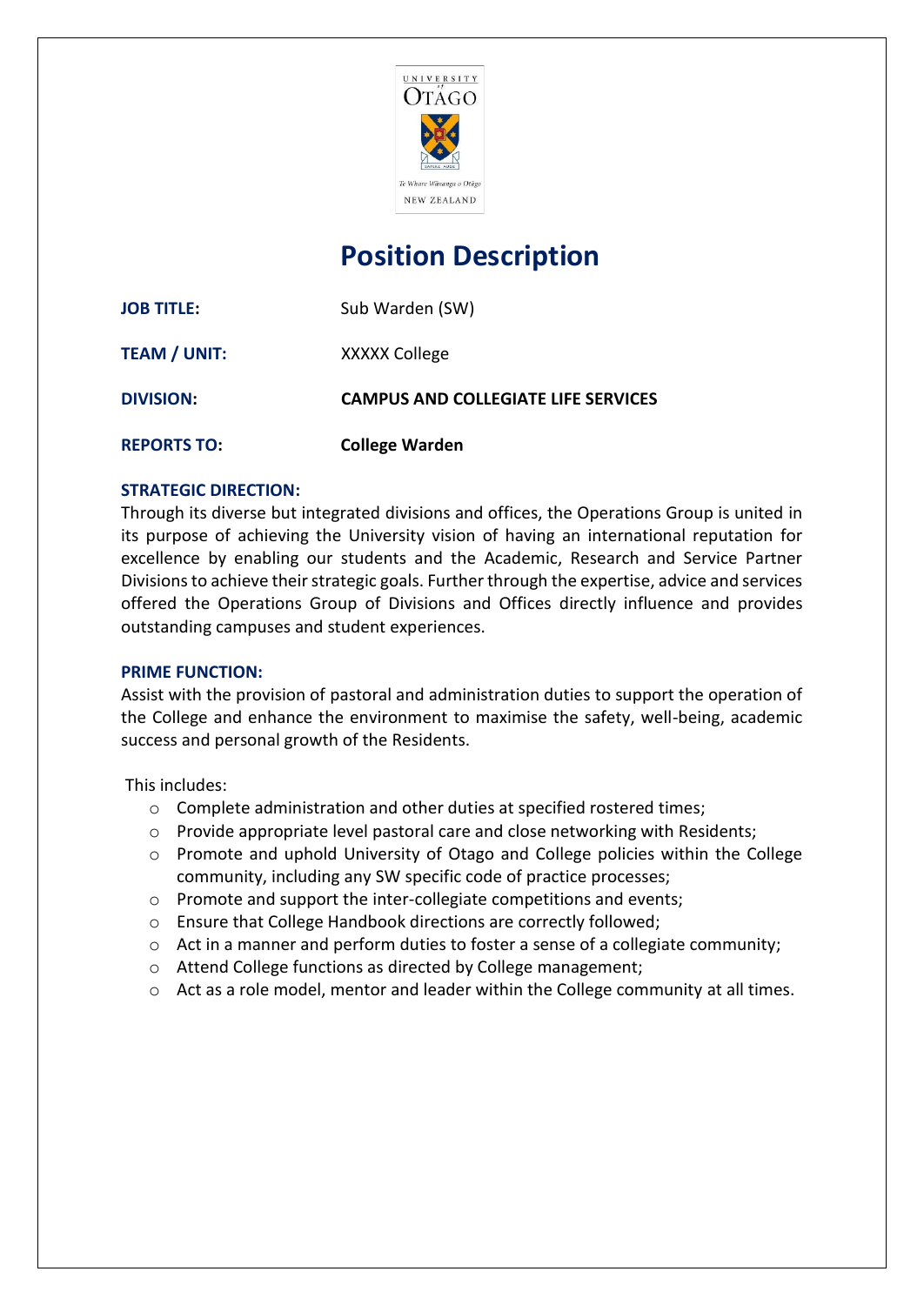# **STAKEHOLDERS RELATIONSHIPS:**

| Internal: | Senior SW;                               |
|-----------|------------------------------------------|
|           | Other SWs;                               |
|           | College Staff;                           |
|           | Senior Warden of Colleges;               |
|           | Residents;                               |
|           | <b>Student Services;</b>                 |
|           | Academic Staff;                          |
|           | Tutors;                                  |
|           | Health and Safety Compliance;            |
|           | Other University of Otago Staff          |
| External: | Resident Family and Whanau;              |
|           | <b>Outside Organisations as directed</b> |

**BUDGETARY RESPONSIBILITY:**

Nil.

# **PERSON SPECIFICATION:**

#### **Qualifications:**

Full-time student at the University of Otago for the entire academic year and be eligible to work in New Zealand.

# **Skills/Characteristics:**

- o Strong empathy and understanding of tertiary students and especially first-year students;
- o High standards of honesty, common sense, patience, problem solving ability, effective communication, conflict resolution, good personal judgement and welldeveloped life skills;
- o Effective time management and organisational skills to enable a balance between full-time study and the work and social demands of a residential college.

# **Experience**

Prior study and living experience in a tertiary setting is desired.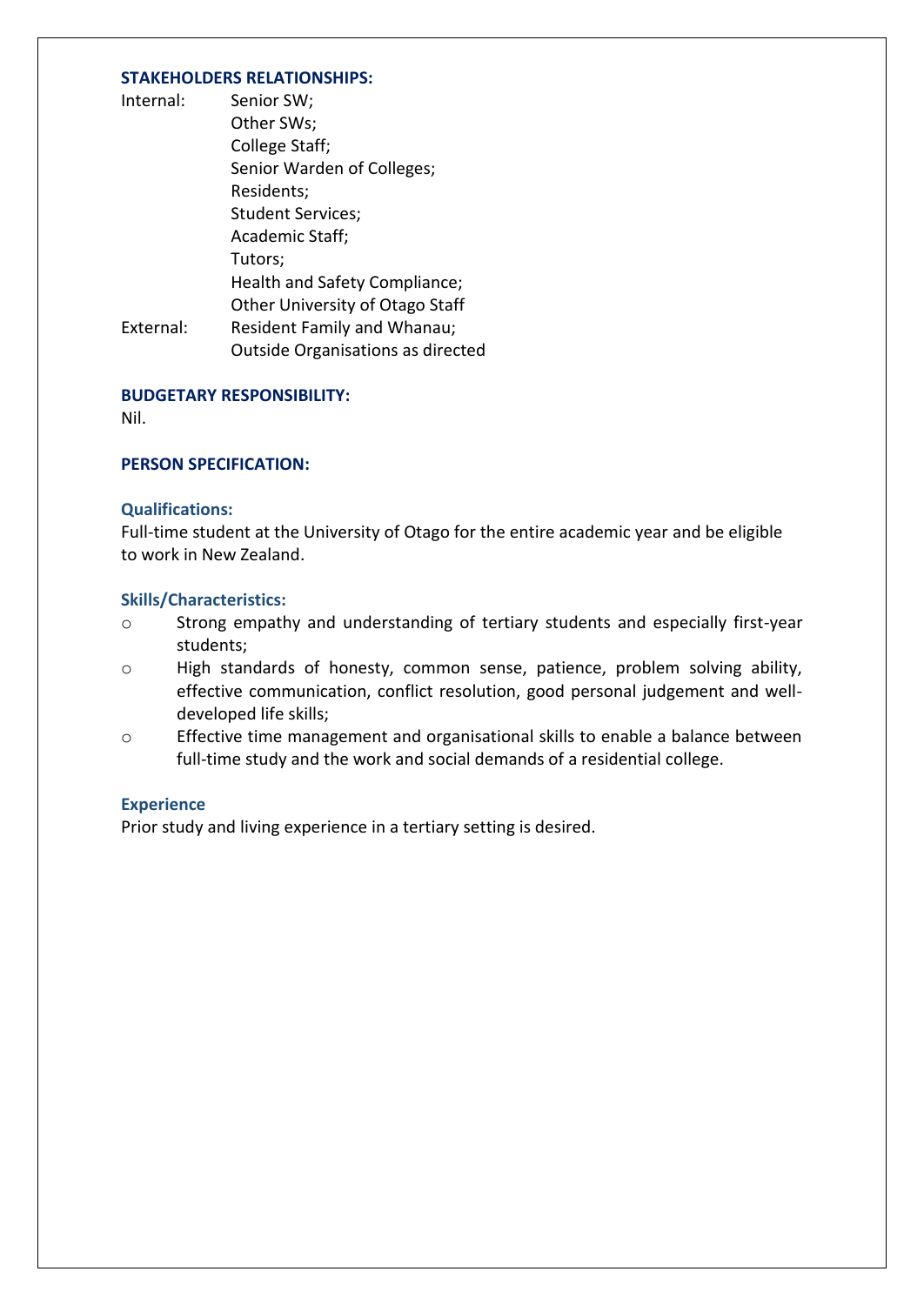# **POSITION SPECIFIC ACCOUNTABILITIES:**

| <b>Key Areas</b>   | <b>Accountabilities and actions</b>                                                                  |
|--------------------|------------------------------------------------------------------------------------------------------|
|                    | Assist with the arrival and departure of residents;<br>$\circ$                                       |
|                    | Assist with room and inventory checks;<br>$\circ$                                                    |
| Administration     | Attend to rostered duties;<br>$\circ$                                                                |
|                    | o Attend meetings and training sessions;                                                             |
|                    | Uphold College policies.<br>O                                                                        |
|                    | Act as a communication channel between residents and College staff;<br>$\circ$                       |
|                    | Manage as required resident illness, accidents, medical conditions and other issues;<br>O            |
|                    | Assist in maintaining the levels of behaviour and noise within College guidelines;<br>O              |
|                    | Participate in, initiate and organise College activities in consultation with College<br>O           |
| <b>Resident</b>    | management;                                                                                          |
| Welfare            | $\circ$ Be the first line of response in any emergency and follow the appropriate procedures and     |
|                    | instructions;                                                                                        |
|                    | Refer resident concerns to the College management being mindful of resident welfare,<br>$\circ$      |
|                    | health and safety;                                                                                   |
|                    | As required, be on overnight call duty, in-house and ready to respond.<br>O                          |
|                    | Check floors and common spaces regularly to ensure reasonable standards of care and<br>O             |
|                    | behaviour;                                                                                           |
|                    | Note and report any maintenance requirements;<br>$\circ$                                             |
| Property           | Report promptly any loss or damage to equipment, furniture or property;<br>$\circ$                   |
| <b>Maintenance</b> | Ensure that health and safety practices are observed in all workplace activities;<br>$\circ$         |
| and Security       | Report all accidents, incidents, hazards and near misses in accordance with College<br>$\circ$       |
|                    | procedure;                                                                                           |
|                    | Ensure security arrangements are carried out in accordance with College procedures;<br>$\circ$       |
|                    | Assist with control of unauthorised people and events.<br>$\circ$                                    |
|                    | Model good community behaviour at all times;<br>$\circ$                                              |
| <b>Community</b>   | As directed, complete administration and support tasks for inter-collegiate competitions;<br>$\circ$ |
| <b>Engagement</b>  | As directed, complete administration and support tasks for in-house events;<br>$\circ$               |
|                    | As directed, assist with external engagement events and activities.<br>O                             |

# **SIGNED: DATE:**

**APPENDIX1: Individual Behavioural Accountabilities that apply to all Operations Staff:**